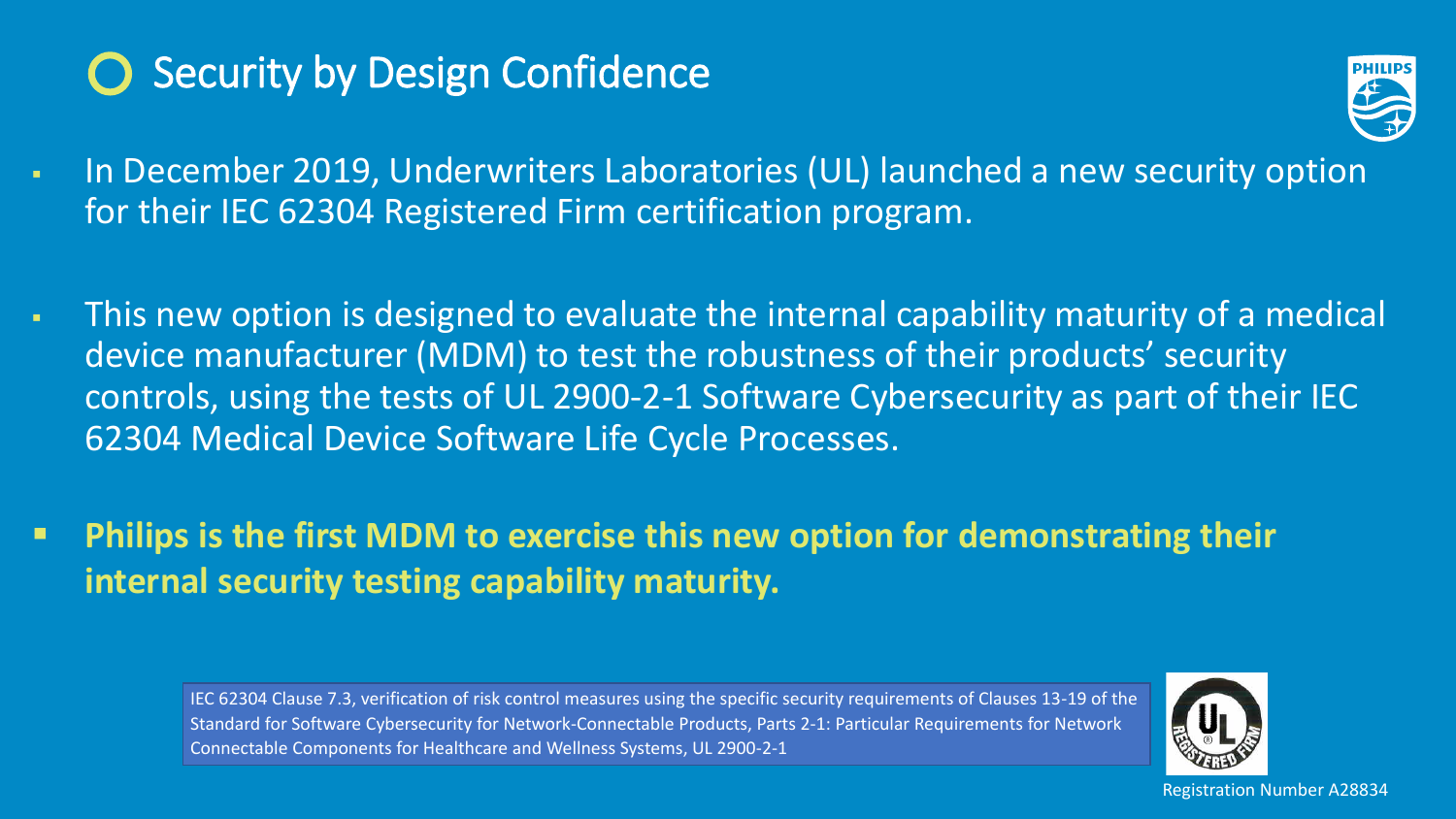# **Security by Design Confidence**

Philips Security Center of Excellence (SCoE) for the management of cybersecurity testing of medical devices is certified by Underwriters Laboratories (UL)

> $\checkmark$  Laboratory quality management system, V Security Risk Management Software Security Verification Planning Change Management / Continuous Improvement Verification of Security Risk Control Measures

IEC 62304 Clause 7.3, verification of risk control measures using the specific security requirements of Clauses 13-19 of the Standard for Software Cybersecurity for Network-Connectable Products, Parts 2-1: Particular Requirements for Network Connectable Components for Healthcare and Wellness Systems, UL 2900-2-1





Registration Number A28834